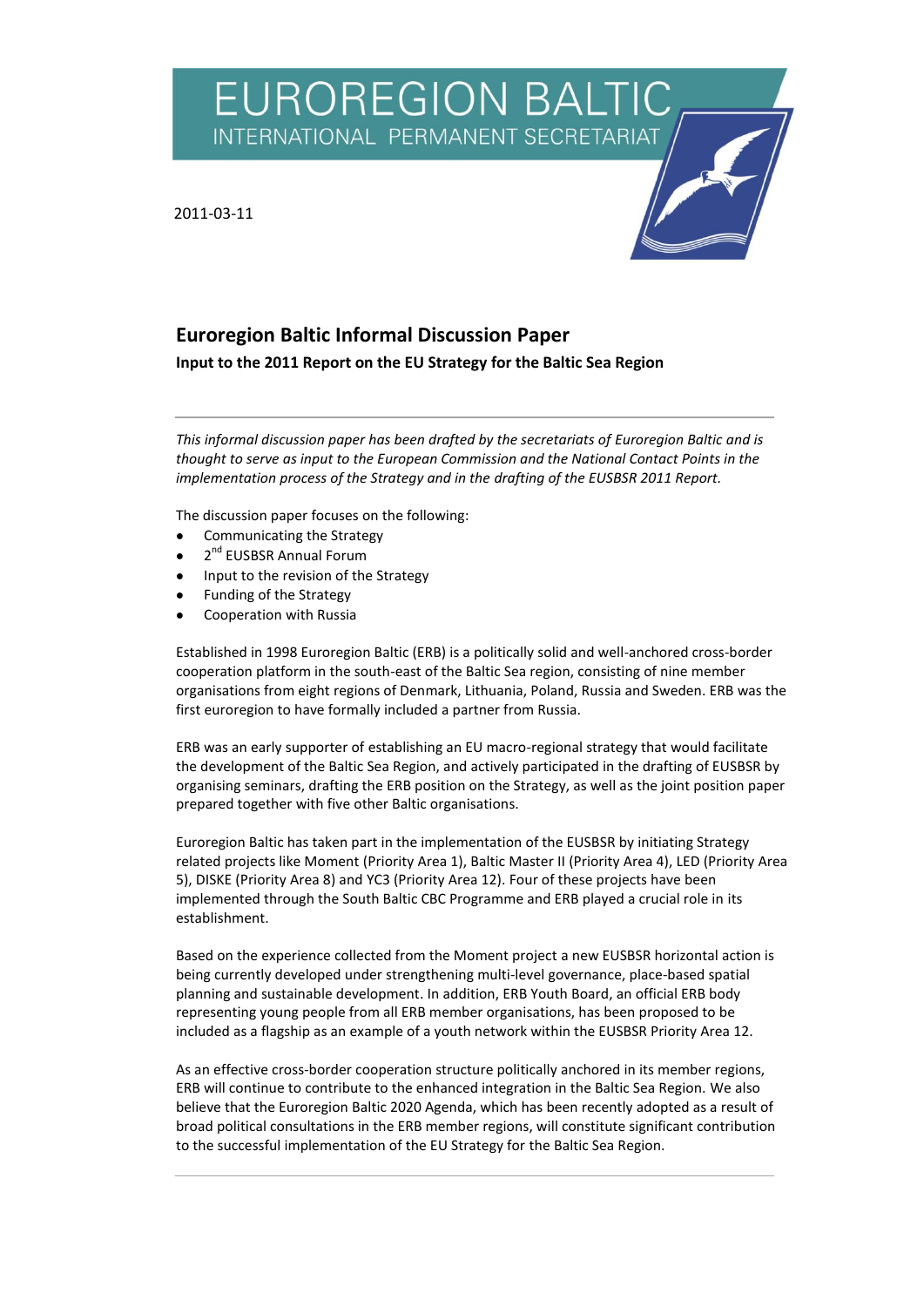## **Communicating the Strategy**

*It has only been a short time since the EU Strategy for the Baltic Sea Region was launched but it is already clear that it has served as a catalyst for cooperation in the Baltic Sea Region on different levels and in different sectors. However, one important challenge remains to improve the communication of the Strategy. The ambition for all stakeholders of the EUSBSR on EU, macro-regional, cross-border, national, regional and local level should be to strive for good information flows, as well as multilevel and intersectoral communication and dialogue.*

### **Positive examples from the EU level**

- A good dialogue between the DG Regio and the stakeholders in the region was facilitated during the public hearing, the four round-table conferences, the two stakeholder conferences and the youth stakeholder conference in the drafting phase. The openness from DG Regio to input from different stakeholders at different levels of society, including different BSR organisations in the drafting and implementation phase has been vital in the process.
- The 2010 EUSBSR Report including the annexes was extensive and gave the reader both an overall picture as well as detailed reports on all Priority Areas (PA).

### **Positive examples from the national level**

- The communication in Denmark managed by the Danish National Contact Point (NCP) is a good example on how to create good information flows and multilevel dialogue. It includes frequent updates by e-mail and regular meetings in the Danish EUSBSR Committee where the Regional Municipality of Bornholm (one of ERB member organisations) is directly involved. The EUSBSR Committee ensures good information flows between the Danish Priority Area Coordinators (PAC), NCP, main stakeholders from different sectors, as well as the local and regional level. The Danish model has offered a good approach to ensure multilevel and intersectoral communication.
- Furthermore the Danish national annual stakeholder conference organised by the NCP in close cooperation with the European Commission, the Association of Danish Regions, Nordic Council of Ministers and Baltic Development Forum was a good arena for information, discussion and dialogue with the Danish stakeholders.
- The Swedish National Growth Agency has created a network of EUSBSR the  $\bullet$ stakeholders from relevant national authorities and regional level (represented by all three Swedish member organisations in ERB) which could be further developed.

### **Areas where communication can be improved**

In general there is a need for promotion and information activities of the Strategy, with particular focus on its aims, activities and results, both in English and in the national languages in the Baltic Sea Region. It seems necessary to improve the communication of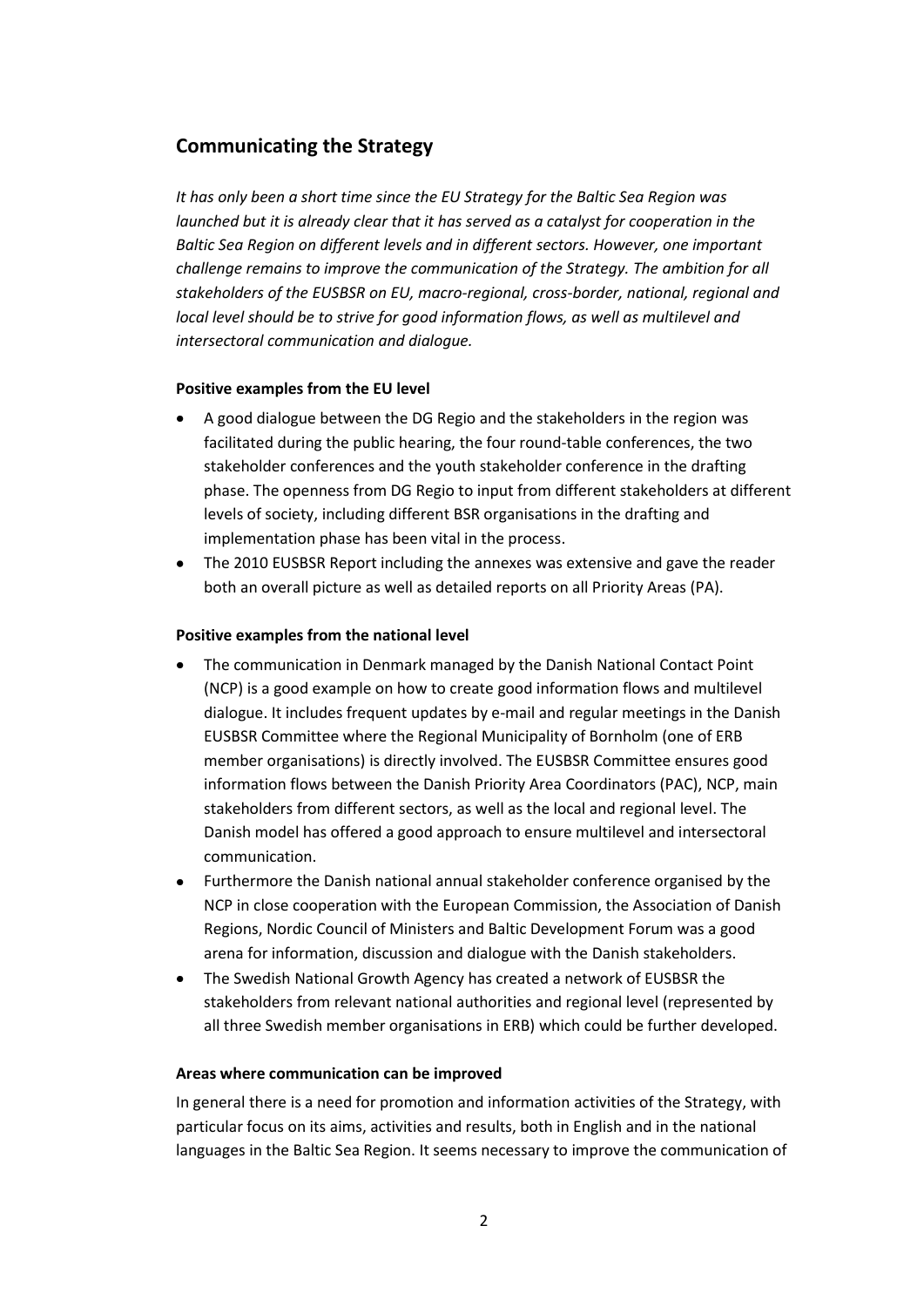the Strategy, both vertically and horizontally. This is not an easy task, but none the less it is crucial for the success of the Strategy. One tool for the Commission together with the NACs and PACs could be to develop a communication and dissemination plan for the Strategy.

#### *European Commission*  $\bullet$

The European Commission has an important role as a coordinator and facilitator in the implementation process of the Strategy. It is an important task for the DG Regio to communicate the status of the Strategy concerning its implementation, monitoring and governance. The different roles of the Commission, NCPs, PACs, Horizontal Action leaders and the High-Level Working Group (HLWG) should be clarified and communicated. Information on when the HLWG will meet, what the main issues for discussion are and minutes after the meetings should be made available to increase transparency. It is also important that the Commission stimulate and take part in discussions with each Priority Area on the definition of criteria for selecting and eliminating flagship projects.

#### *National Contact Points*  $\bullet$

The NCPs have an important role in promoting and communicating the Strategy, as well as stimulating active involvement in the implementation in the Strategy in their respective countries. There is a need to strengthen and clarify the role of the NCPs and make them more visible. It could be beneficial for the NCPs to exchange experiences on how to improve the anchoring, the multilevel and intersectoral communication, with reference to the Danish example above.

#### *Priority Area Coordinators*  $\bullet$

The experience so far from the 15 Priority Areas is that the intensity and quality of information dissemination and communication differs a great deal between the PAs. Some PACs and flagship project leaders have been hard to come in contact with. There is therefore a need to define responsibilities of the PACs and flagship project leaders when it comes to communicating their activities within each PA. Generally, the role of the PACs should be strengthened and clarified, and the coordinators themselves need to be more visible.

#### $\bullet$ *Flagship projects*

To ensure the involvement of stakeholders, particularly from the regional level, in the different flagship projects which are being developed it is important to improve information flows. This is very much related to the issue of the PACs' responsibility for informing about activities within the PA. The Annual Report from the Commission gives a good overall picture, but this kind of information needs to be updated on a more regular basis to simplify partner search and match making for specific projects.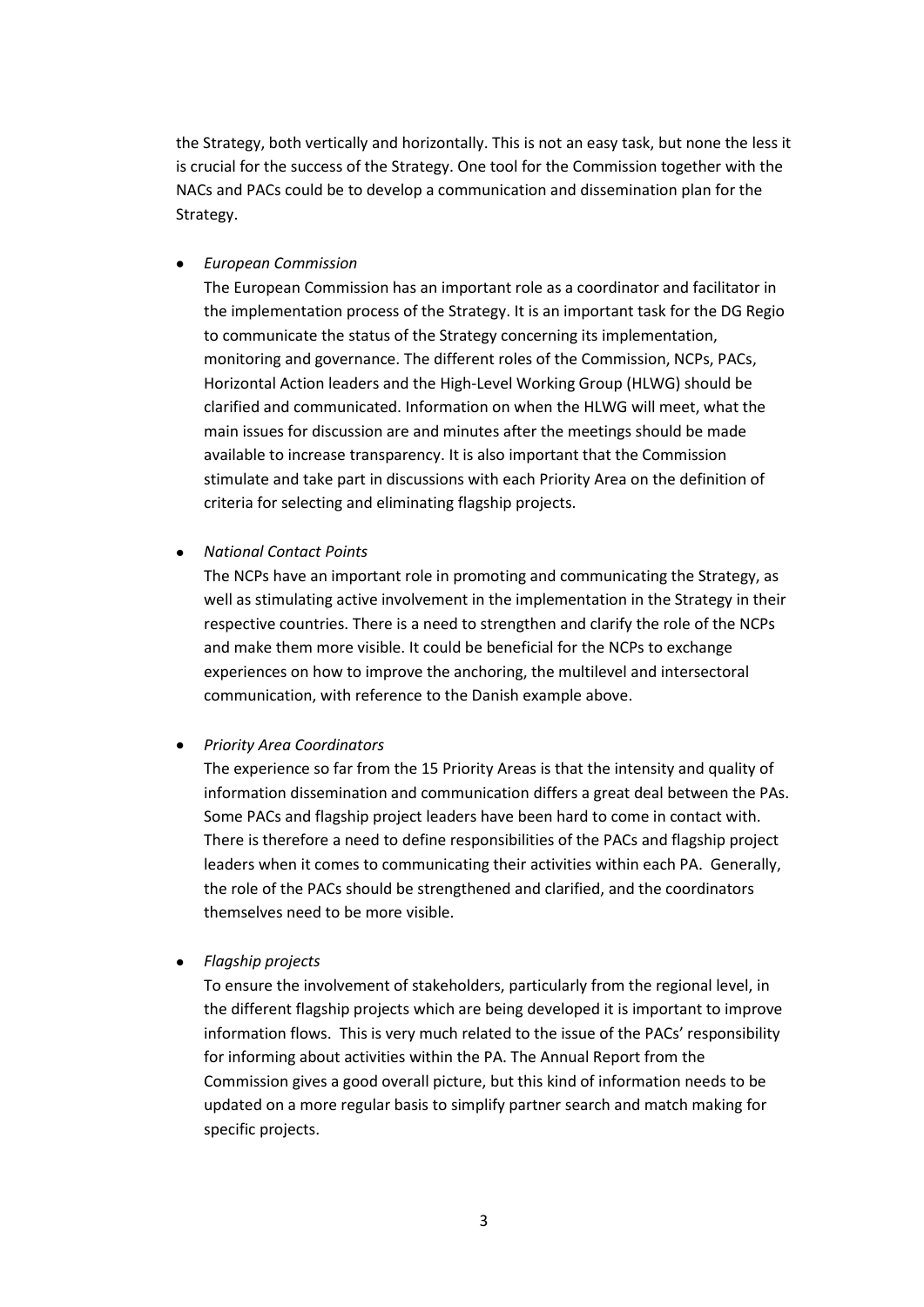#### $\bullet$ *Information available online*

A lot of information can be made available online on the DG Regio web page and web pages for each PA. To make these web pages good communication tools more frequent updates are needed, including the event calendar and information from the implementation of flagship projects. One suggestion is that the DG Regio web site gathers all flagships which are preparing project applications in a database to simplify match making and partner search.

# Input to the 2<sup>nd</sup> EUSBSR Annual Forum

*The Annual Forum should be a main event in the monitoring process of the EUSBSR and, equally important, serve to boost the implementation process and to inspire all stakeholders. Good organisation and smooth logistics of the forum is important to create a positive atmosphere and creative meetings.* 

- The aim of the forum should be to attract input from the participating stakeholders. This process demands both meetings in plenum and in smaller groups, allowing a maximum number of stakeholders to contribute actively. The Annual Forum gathers stakeholders from different levels of society and areas of expertise in the BSR which should be utilized better by creating more room for dialogue and interactivity.
- Instead of having all PACs reporting in seminars on the progress of each PA an  $\bullet$ exhibition could be held for all Priority Areas to show their main challenges and activities. Such an exhibition would also serve as an arena for networking, match making, sharing experiences and also making the strategy more visual and tangible.

## **Input to the revision of the Strategy**

*The European Commission highlights in the Annual Report from 2010 that during the upcoming Polish EU presidency in the second half of 2011 there "[...] is an opportunity for a more fundamental review of the Strategy".*

- Since the Strategy is relatively new it is too early to draw conclusions on the  $\bullet$ potential for success of the Strategy. In general, the current architecture of the Action Plan should be kept, although smaller adjustments might be needed. Changes to the Strategy and Action Plan should therefore be moderate and only initiated to improve the implementation.
- It is also important to ensure coherence with the Europe 2020 Strategy, especially in formulating strategic actions and in selection of new flagship projects. The relation between macro-regional strategies and Europe 2020 should be clarified.
- To be able to evaluate the Strategy clear objectives and indicators should be developed. Relevant experience could be drawn from the Danube Strategy.